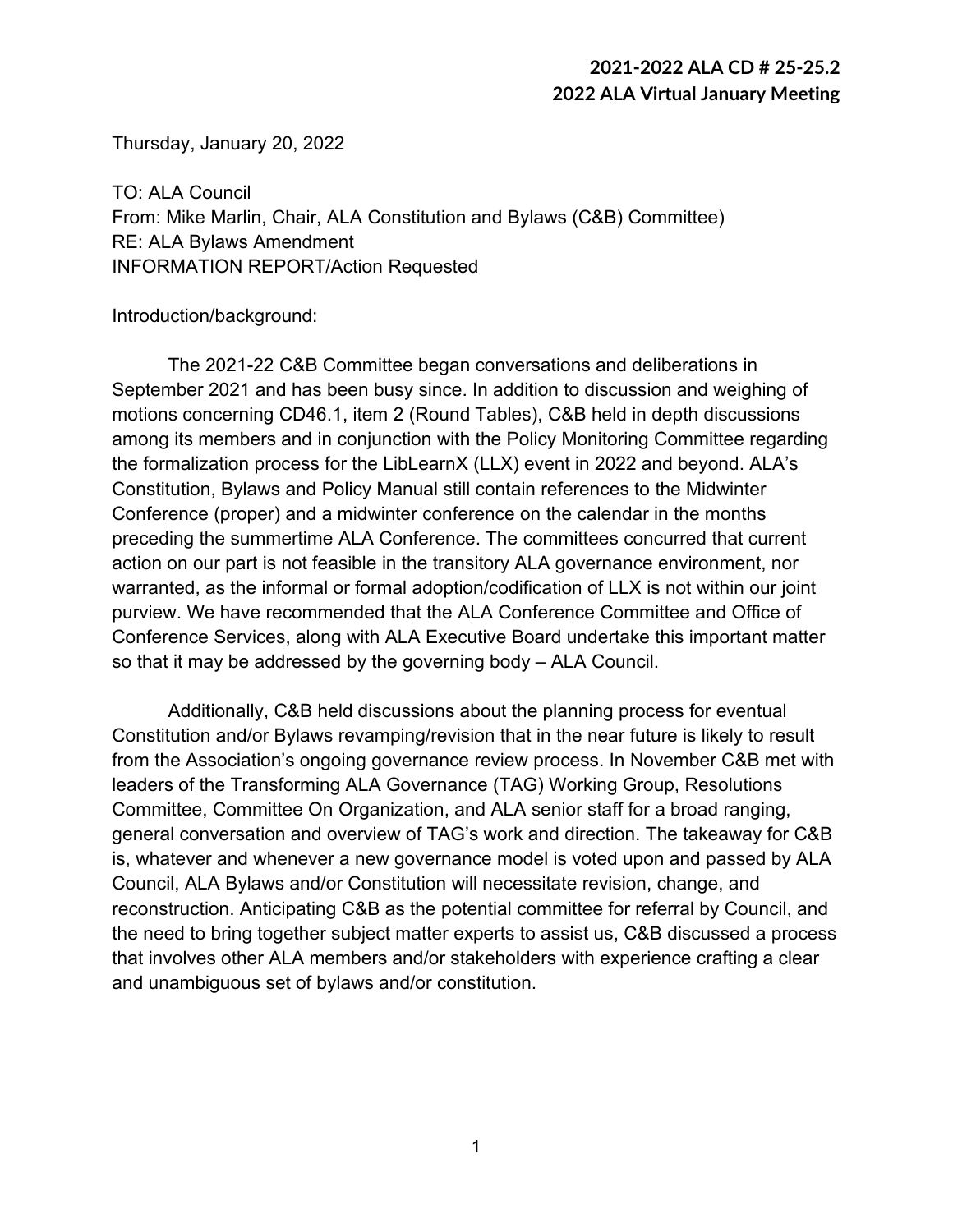Action requested by ALA Council

ALA Council 2021 Annual Virtual Conference CD#46.1, Item 2 (Round Tables)

DRAFT OF MOTION:

### Background:

The ALA Constitution and Bylaws Committee (C&B), with input from the Round Table Coordinating Assembly (RTCA) conveners and bylaws subcommittee, ALA Legal Counsel, ALA Parliamentarian, ALA Membership Office, ALA Governance Office, and ALA Senior Executive Staff, discussed items assigned in 2021 CD #46.1, Item 2 (Round Tables).

- Resolved 1 (Round Tables are a vital part of the ALA structure) provided the framework for discussions around the remaining Resolved clauses.
- Resolved 2 (baseline membership) was perceived as straightforward; see Action Item 1.
- Resolved 3 (common bylaws template), after much discussion and deliberation, was perceived as actionable in its current form. Discussions related to Resolved 3 included review of a March 2021 RTCA Round Table Bylaws Template and several meetings with hitherto mentioned stakeholders. Mutual agreement on sections needing clarification, and suggested language defining round tables as ALA internal units aligned with the ALA Bylaws, facilitated the commitment to a revised RTCA Bylaws Template expected to be shared with Council in the very near future.
- Resolved 4 (dues alignment) was perceived as needing further exploration; see Action Item 2.

The ALA Constitution and Bylaws Committee recommends the following to advance the will of ALA Council as expressed in 2021 CD #46.1 Item 2.

25.1: Action Item 1 - re: 2021 CD #46.1 Item 2 Resolved 2 (RT membership) Motion:

Move to update ALA Bylaws Article VII, Section 1 as follows:

a) The Council may authorize the organization as a Round Table of any group of not less than 150 members of the Association who are interested in the same field of librarianship not within the scope of any division, upon petition of such group which shall include a statement of purpose.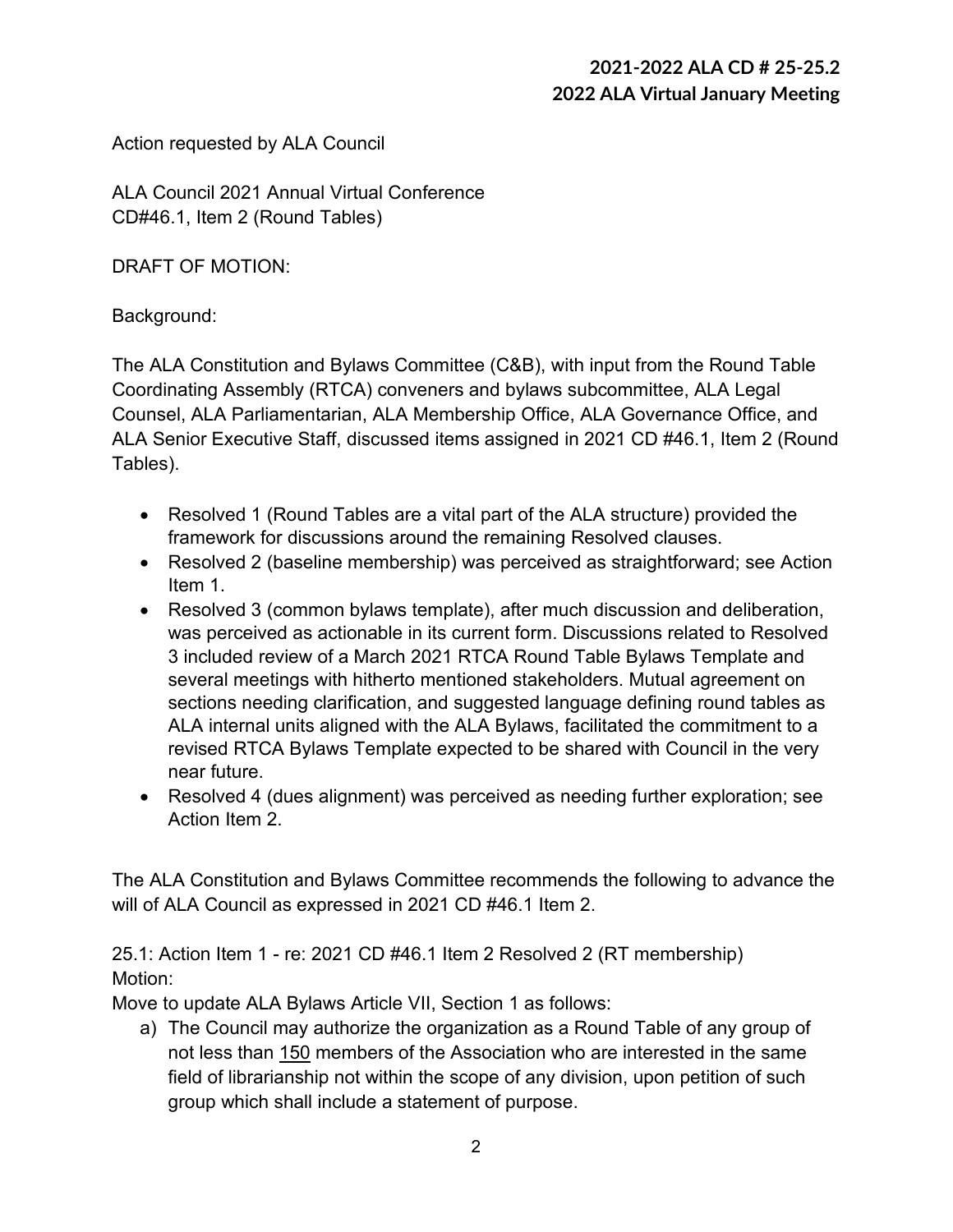- b) Each Round Table shall maintain a three-year rolling average membership of at least 150 Round Table members, which is calculated at the end of the ALA fiscal year. Should this Round Table membership count fall below 150, the Committee on Organization shall present that Round Table with an option to convert to a Membership Interest Group, merge with another Round Table, or be discontinued. Based on the affected Round Table's determined action, COO will bring the action to Council for a vote.
- c) The Council may discontinue a Round Table when, in the opinion of the Council, the usefulness of that Round Table has ceased.
- d) A Round Table that is entitled to a Councilor and is going through the process of discontinuance is entitled to Council representation until it is officially discontinued.

25.2: Action Item 2 - re: 2021 CD #46.1 Item 2 Resolved 4 (RT dues)

Background:

C&B Discussions related to Resolved clause 4 included observations about possible lack of clarity around which organizational unit(s) set membership dues. It was observed that there are almost 30 ALA Unit-level entities that are charged with setting membership dues for their various subsets of ALA members.

Relevant portions of the ALA Constitution and Bylaws are listed for background:

- ALA Constitution Article III (Membership) Section 1
	- "Any person, library, or other organization [pays dues as specified in] the Bylaws"
- ALA Bylaws Article I (Membership) Section 2
	- "Dues for personal members shall be set by the Executive Board with approval by a vote of the Council and subject to a mail vote of the personal members"
	- "Dues for Chapter Members, Organization Members, and Corporate Members shall be set by Council upon recommendation of the Executive Board"
- ALA Bylaws Article VI (Divisions) Section 6
	- "Each division shall establish annual dues"
- ALA Bylaws Article VII (Round Tables) Section 3
	- "Round tables may charge annual dues..."
- It was also noted that the ALA Membership Committee charge includes recommending membership dues (to the Executive Board (EB) for personal membership dues and to Council for all other ALA membership category dues)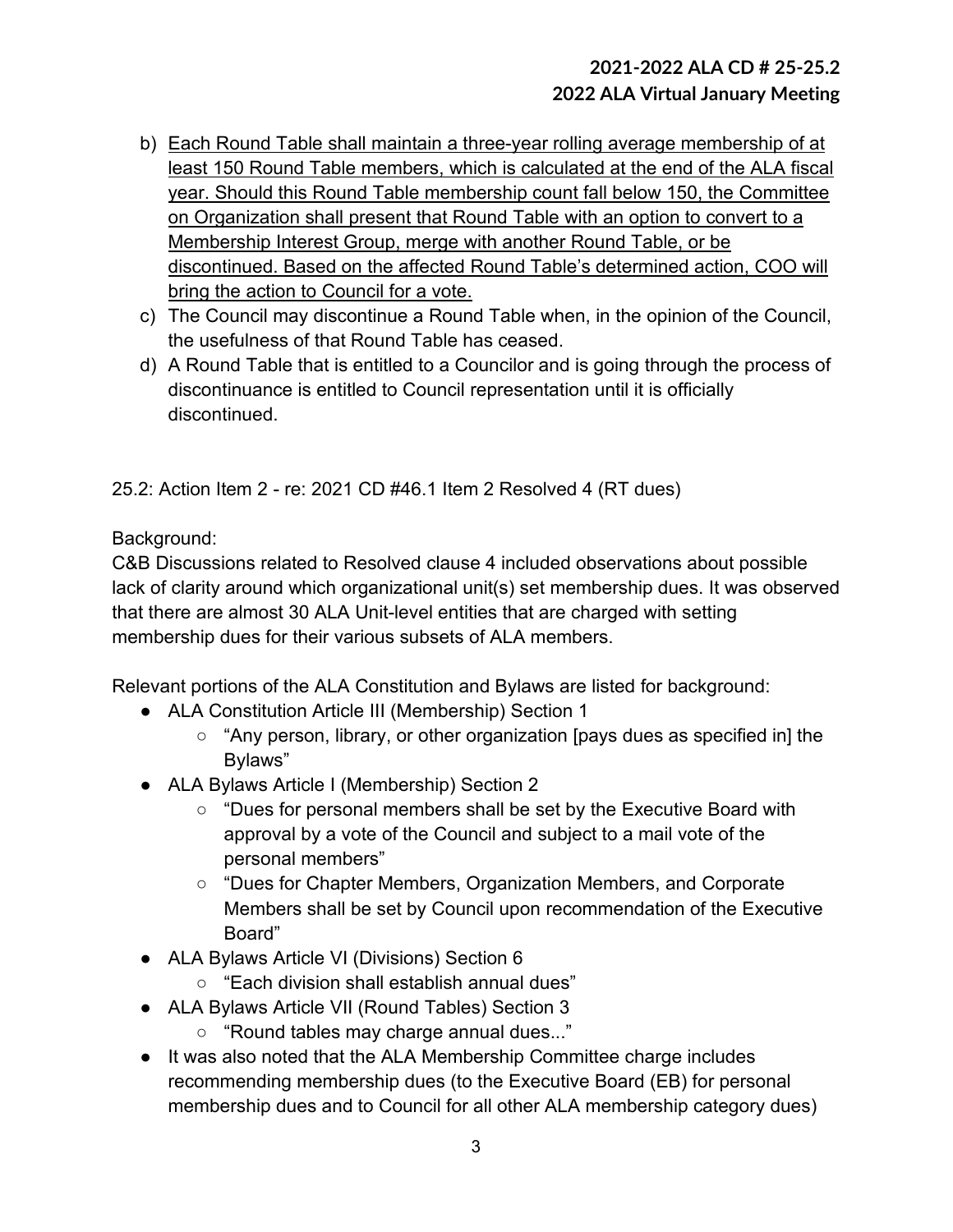This discussion also suggested that, if this review of dues structures exclusively pertains to the directive for setting Round Table dues, then representatives from the Round Table Coordinating Assembly (RTCA) could be tasked with deeper investigation of the Forward Together Financial Analysis WG (FTFAWG) report and related discussions, to offer suggestions for an updated model for Round Table dues structures. It was also observed that standardization and reduction of dues-setting authority would reduce complexity and would be a good topic for discussions and recommendations by the TAG Task Force.

Options for consolidating dues structures and rates could include: adding Round Table dues options to the Bylaws-defined process for personal members, discussion among RTCA members to further develop new structures and rates, assigning ownership of dues structure and rate development to an existing group that has this in their charge, such as the ALA Membership Committee, or others.

#### Motion:

Move that, under existing ALA bylaws the ALA Membership Committee, through collaboration with and input from the Round Table Coordinating Assembly (RTCA), shall recommend an association-wide Round Table dues structure for subsequent ALA Executive Board approval, and for vote by Council no later than the 2023 LibLearnX conference, and subject to a Spring 2023 mail vote of ALA membership.

Further background documentation:

CD#46.1 in full:

[https://www.ala.org/aboutala/sites/ala.org.aboutala/files/content/ALA%20CD%2046.1%](https://www.ala.org/aboutala/sites/ala.org.aboutala/files/content/ALA%20CD%2046.1%20FTRWG%20Resolutions%20to%20Council_FINAL.pdf) [20FTRWG%20Resolutions%20to%20Council\\_FINAL.pdf](https://www.ala.org/aboutala/sites/ala.org.aboutala/files/content/ALA%20CD%2046.1%20FTRWG%20Resolutions%20to%20Council_FINAL.pdf)

ALA Bylaws in full: <https://www.ala.org/aboutala/governance/constitution/bylaws>

Excerpt from 2021 CD #46.1 Item 2

ITEM #2 ROUNDTABLES Resolution on ALA Roundtables Whereas Round Tables are membership units established to promote a field of librarianship not within the scope of any single division;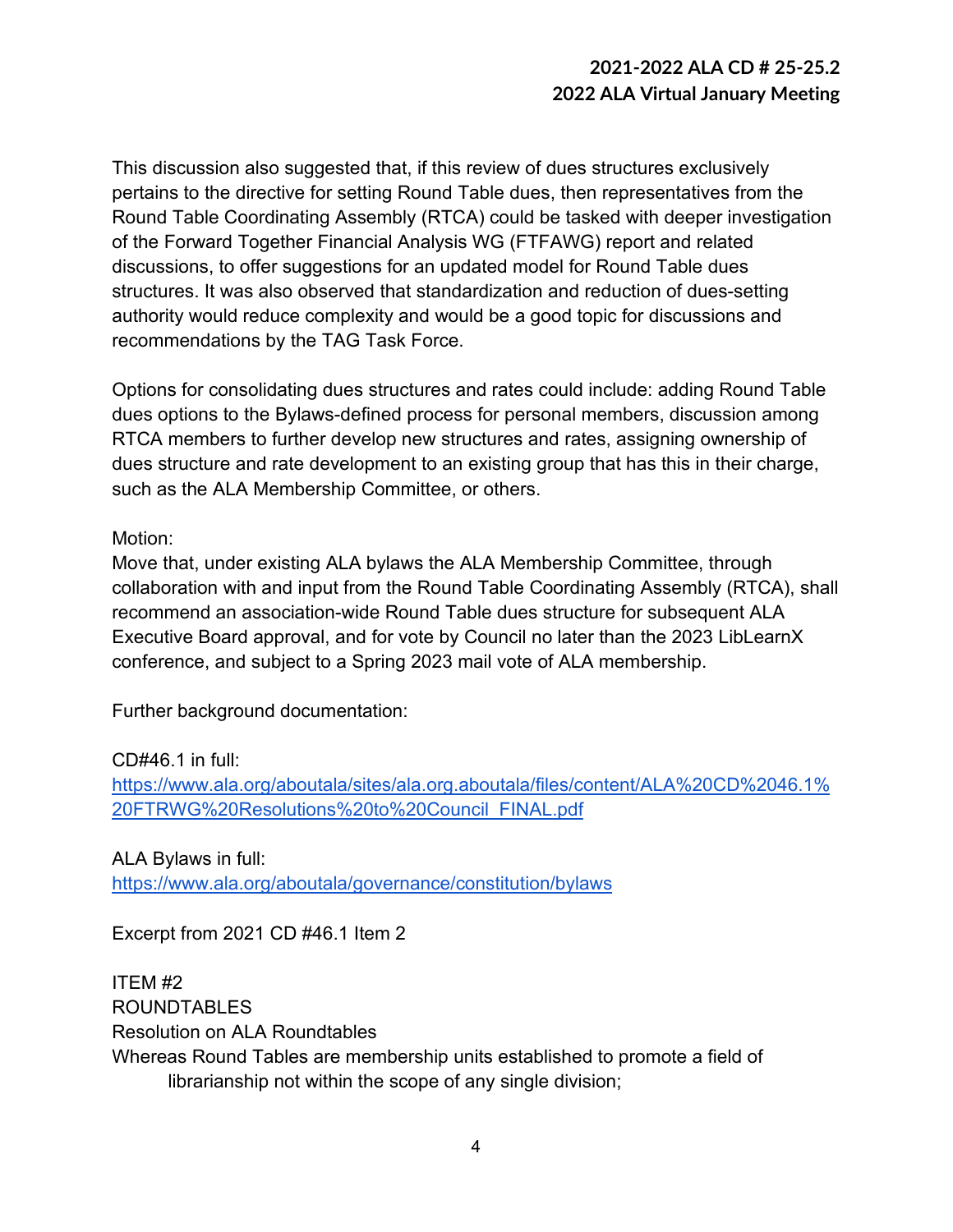Whereas Round Tables cannot create ALA policies or speak on behalf of the Association;

Whereas Round Tables may recommend policy and action to other units;

- Whereas members of ALA may join Round Tables by payment of the specified dues; and
- Whereas Round Tables improve the vitality of ALA and are often the entry point to ALA engagement, now, therefore, be it

Resolved, that the American Library Association (ALA), on behalf of its members:

1. affirms Round Tables are a vital part of the ALA structure;

2. requires Round Tables to maintain a minimum of 150 members. A Round Table unable to meet the minimum membership within one year may become an Interest Group, join with another roundtable, or disband;

3. requires that all Round Tables adhere to a common template of core Bylaws while maintaining the flexibility of their own operating principles; and

4. requires that all Round Tables align with nominal, annual membership dues to be recommended by the Round Table Coordinating Assembly;

#### Excerpt from current ALA Bylaws

### Article VII. Round Tables

- Section 1. The Council may establish round tables under the following conditions:
	- a) The Council may authorize the organization as a round table of any group of not less than 100 members of the Association who are interested in the same field of librarianship not within the scope of any division, upon petition of such group which shall include a statement of purpose.
	- b) The Council may discontinue a round table when, in the opinion of the Council, the usefulness of that round table has ceased.
	- c) A roundtable that is entitled to a councilor and is going through the process of discontinuance is entitled to council representation until it is officially discontinued.

Finally, we wish to thank all of our colleagues throughout the association who have counseled us and informed our robust conversations. We value and appreciate your insights.